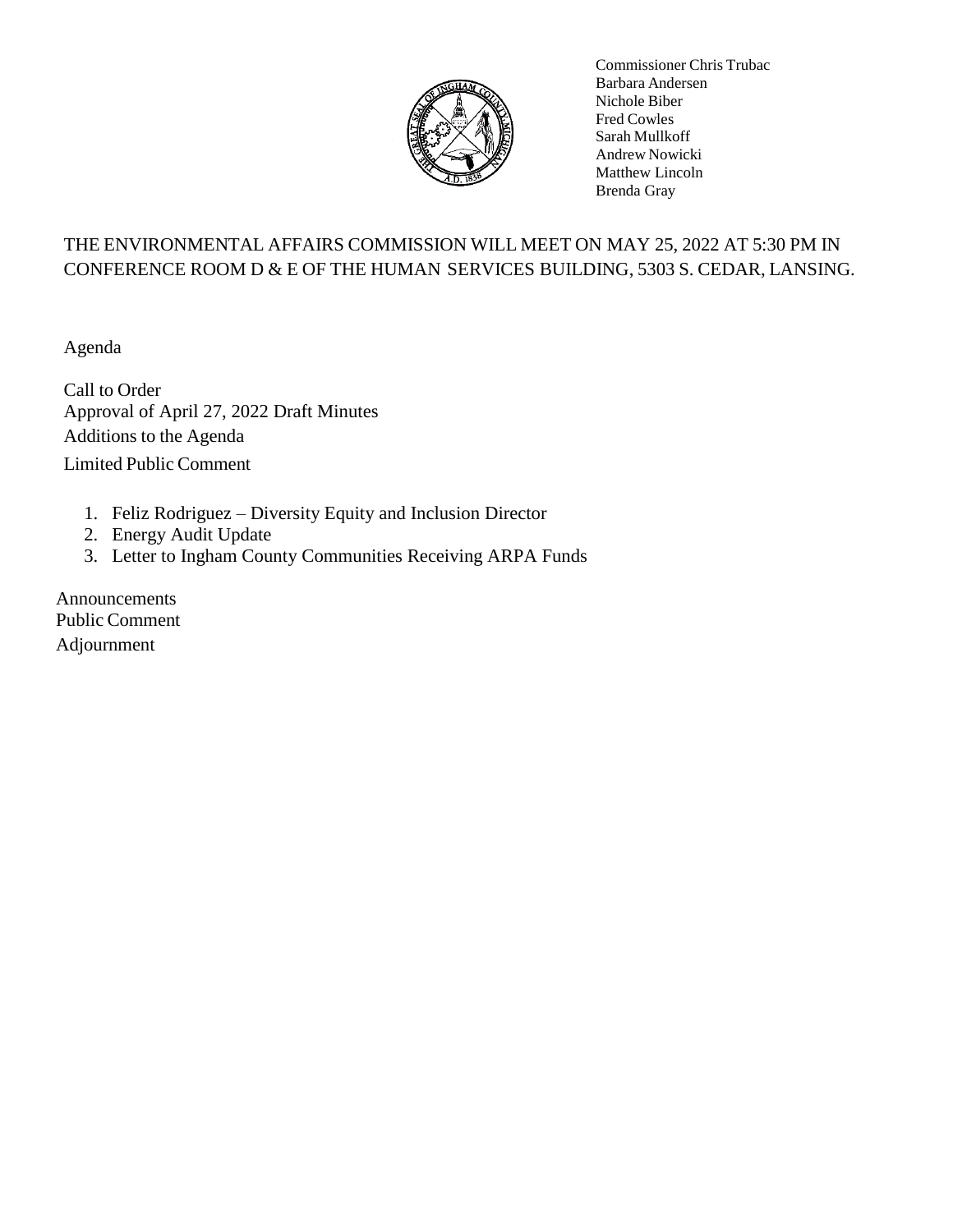## ENVIRONMENTAL AFFAIRS COMMISSION April 27, 2022 Draft Minutes

Members Present: Trubac, Biber, Cowles, Mullkoff, Nowicki,

Members Absent: Andersen (Virtual), Lincoln (Virtual)

Others Present: Jared Cypher, Elaine Fischhoff, Tim Morgan, Nicole Wallace

The meeting was called to order by Commissioner Trubac at 5:33 p.m. in Conference Room D/E of the Human Services Building, 5303 S. Cedar Street, Lansing Michigan.

## Approval of Draft Minutes

The minutes were approved.

Additions to the Agenda

Added Agenda Item #3 Environmental Priorities Letter

## Limited Public Comment

None.

## 1. Ingham County Parks *(Presentation)*

Tim Morgan & Nicole Wallace, from Ingham County Parks, gave a presentation detailing several sustainability projects the parks are working on or have already completed. This includes replacing gas operated equipment with electric, building natural shorelines, and ensuring new projects are energy certified.

## 2. Staff Person Draft Job Description *(Discussion)*

The commission discussed revisions to the requested staff person job description. It was discussed approving this job description, with some revisions, so it could be ready for county meetings taking place before our next meeting.

MOVED BY COWLES, SUPPORTED BY MULLKOFF, TO DELEGATE AUTHORITY TO THE CHAIRPERSON TO WORK WITH THE CONTROLS OFFICE TO FINALIZE THE JOB DESCRIPTION BASED ON DISCUSSION FROM THIS MEETING.

## THE MOTION CARRIED UNANIMOUSLY

## 3. Environmental Priorities Letter

Cowles proposed sending to Lansing, East Lansing, and other jurisdictions in the county, a letter discussing the commissions work and some proposed projects that have been discussed. Discussion followed.

## Announcements

Mulkoff announced that EGLE's EJ Screening tool is currently open for public comment until May 16<sup>th</sup>.

## Public Comment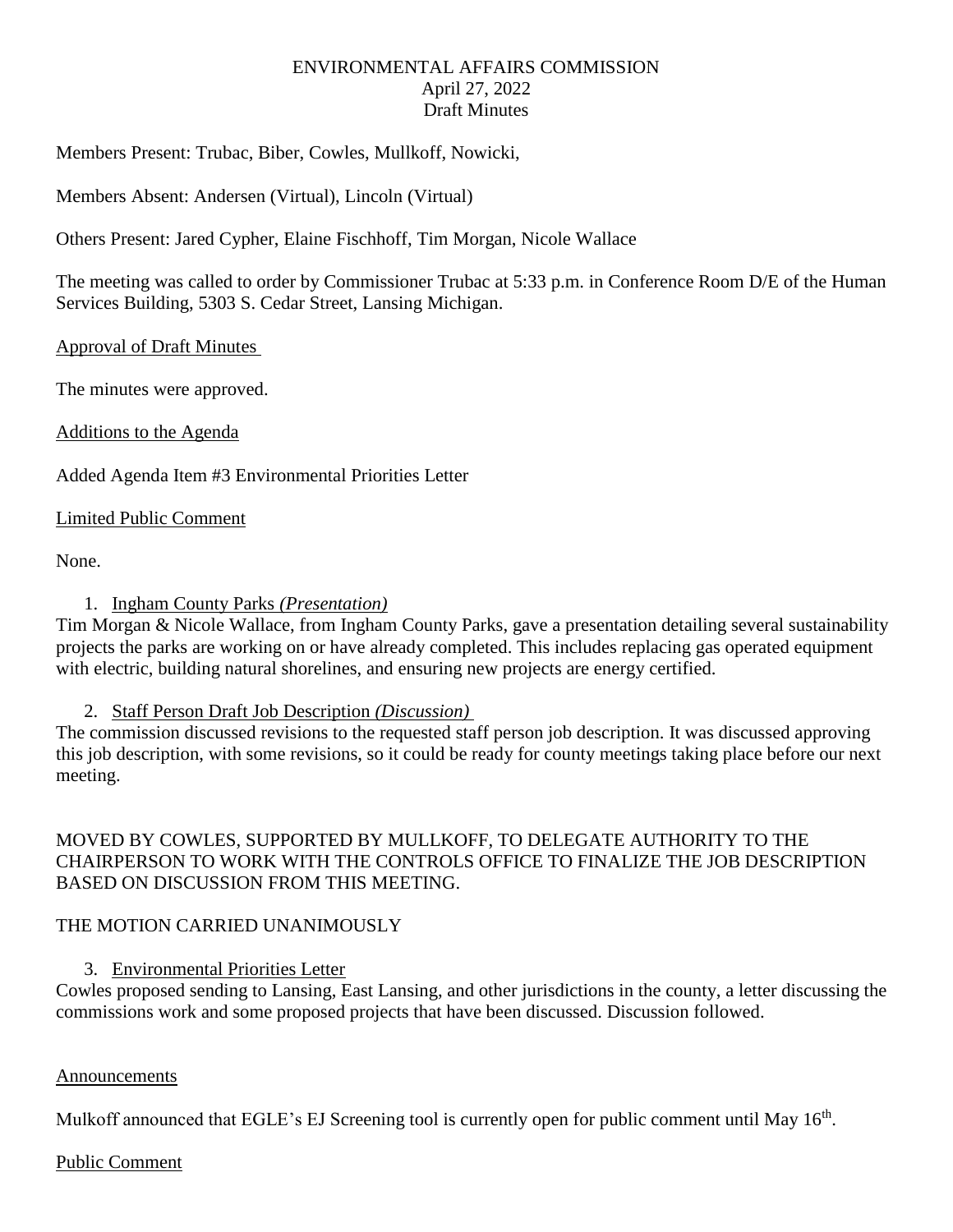Elaine Fischhoff expressed mentioned several proposals/observations including:

- The Lansing Mayor did not mention climate nor sustainability during his address
- The sustainability manager in Lansing relies on grant funding
- Including in the staff person job description that the job is looking to help define the position
- Lansing's top ten capital projects for the next five years, none of which mention renewables

Elaine also expressed that she would like to see more communication with the Board of Water and Light (BWL)

## Adjournment

The meeting was adjourned by Chairperson Trubac at 7:34pm.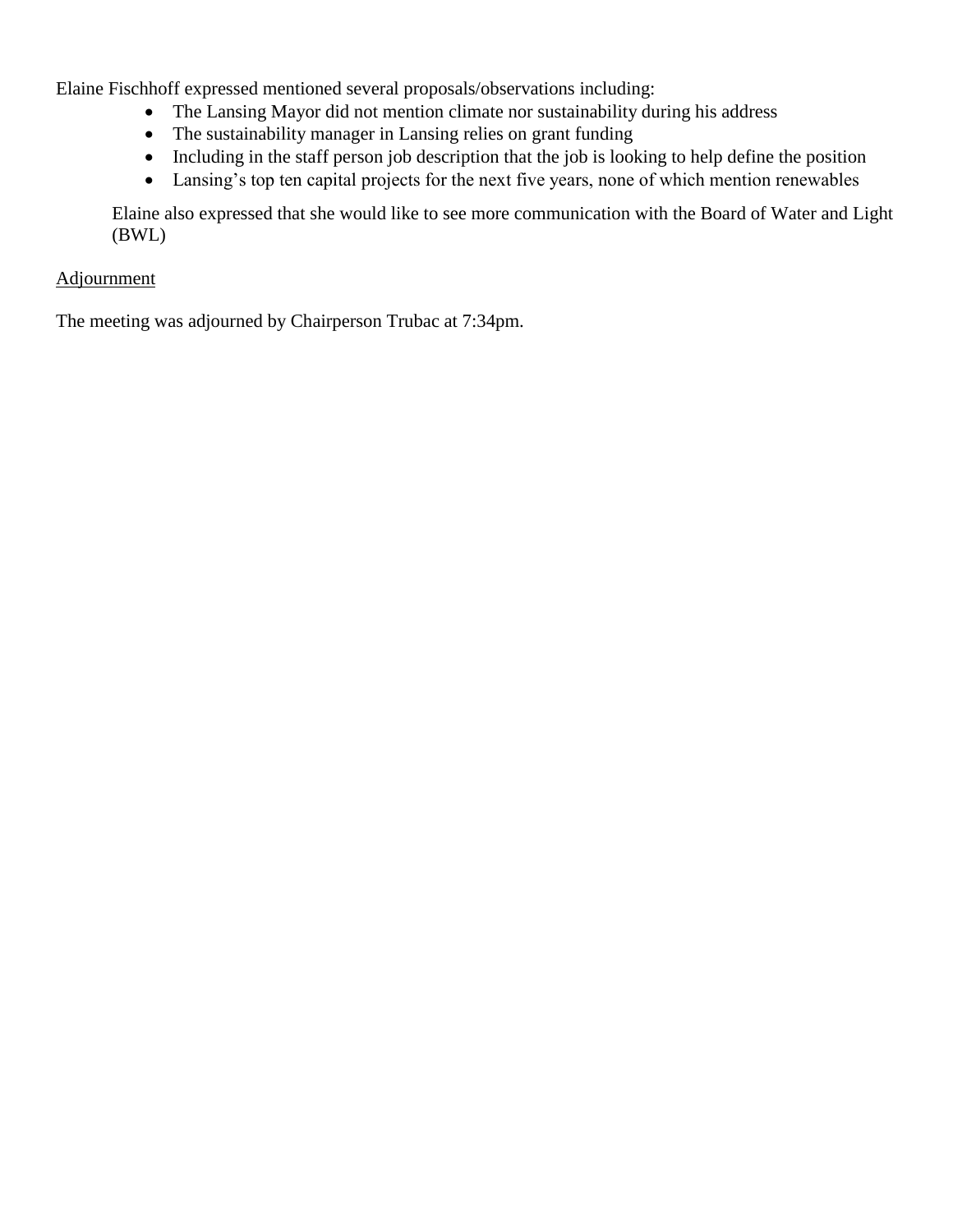## **INGHAM COUNTY ENERGY SUSTAINABILITY PROJECT UPDATE**

Wednesday, May 25, 2022

## **Executive Summary**

The status of what has been accomplished so far would include but is not limited to the following: The contract with Bureau Veritas was fully executed on March 22, 2022. On May 3rd, we had an in-person kick off meeting to introduce BV to the Ingham County team. I have attached a copy of the agenda including the topics that were discussed. Currently we are collecting the energy audit surveys, utility information, and other documents as requested by our consultants. Once the data has been collected and sent over to our consultants, site visits will be scheduled.

**Look Ahead:** 

 $\triangleright$  Site visits to be scheduled.

Thank you,

**Richard Terrill** Ingham County Facilities Director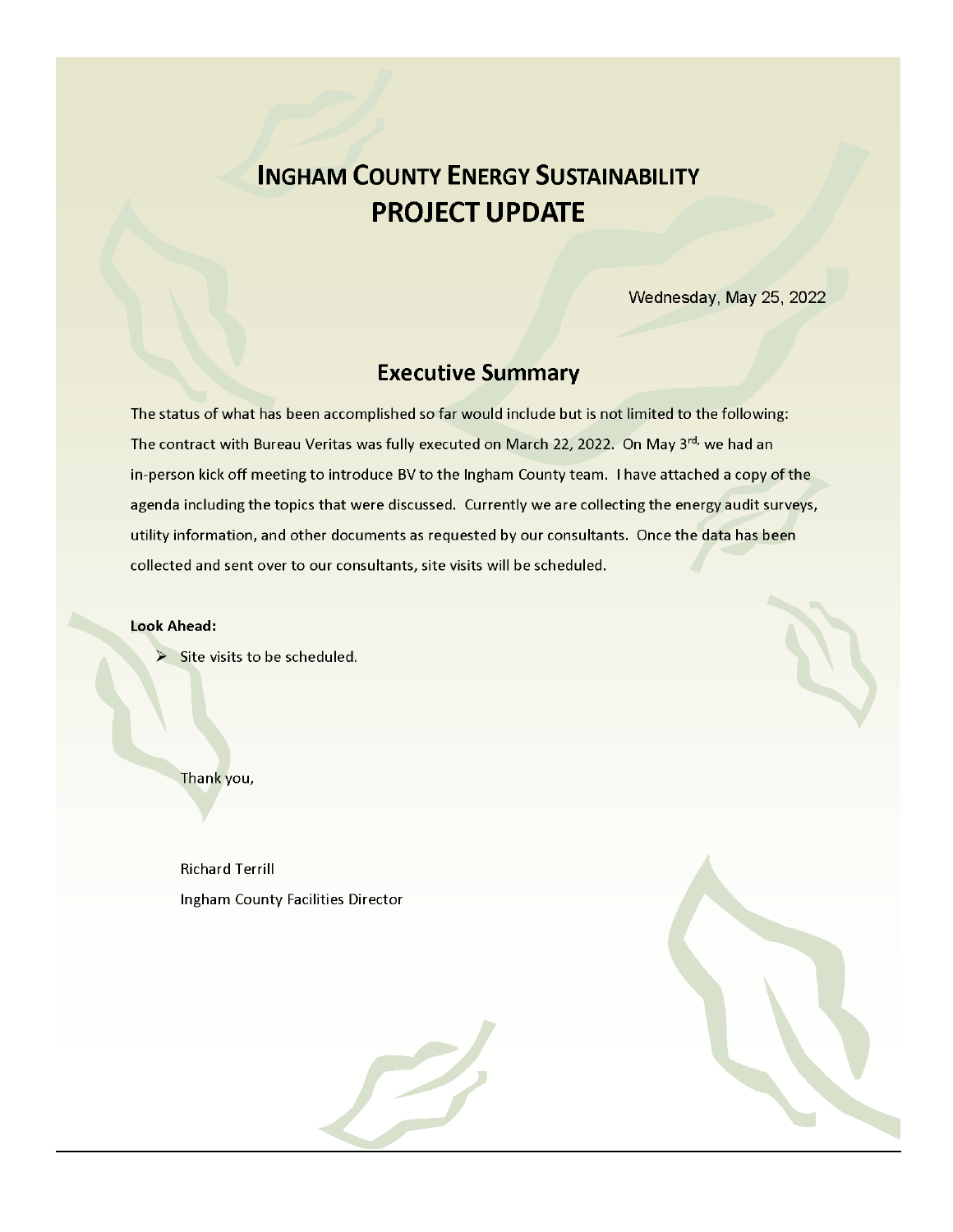Date: May 3rd, 2022,

**Time: 8:00 AM** 

Location: Hillard Bldg.

#### **Participants:**

| <b>Bureau Veritas (BV)</b>               | Ingham County                       |
|------------------------------------------|-------------------------------------|
| Mr. Kaustubh Chabukswar; Program Manager | Mr. Richard Terrill                 |
| Mr. Irby                                 | Mr. Joel Harthon                    |
| Mrs. Lia Knower                          | Mr. Troy Willard                    |
|                                          | Mr. Peter Perez                     |
|                                          | Mr. Victor Charlie                  |
|                                          | Mr. Shane Churches                  |
|                                          | Mr. Steve Cadwell                   |
|                                          | Mr. Mark Fergason<br>Mr. Tim Morgan |
|                                          | Mr. Jared Cypher                    |

#### Agenda:

#### a. **Team Introduction**

- o Primary point of contact for client and BV
- Scheduling coordinator from client  $\circ$

### **Scope Understanding**

- o ASHRAE Level II Energy audit
- **C** Energy and water savings measure
- o Utility baseline
- Sustainability and Carbon Reduction  $\circ$
- **o** ESG Checklist related to Sustainability

#### **Audit Process Flow**

- o Kickoff meeting
- o Scheduling
- o Pre-Survey Questionnaire
- $\circ$  Site visits Start date
- **Energy Audit data crunching**
- o Draft report submission
- **Finals Deliverables**  $\circ$
- **Site List** 
	- o Verify building classification types
	- o Verify address for each property
	- o Verify Utilities at each site
- **Site Visits** 
	- $\circ$  Verify property point of contact
	- o Access requirements? Background checks? Restrictions on technology /ipads?
	- o Verify typical hours of operations for staff
	- o Constrains in schedule, site prioritization
	- o Access to drawings

Energy Sustainability and Long-Term Capital Planning Asset Management Consulting | Bureau Veritas

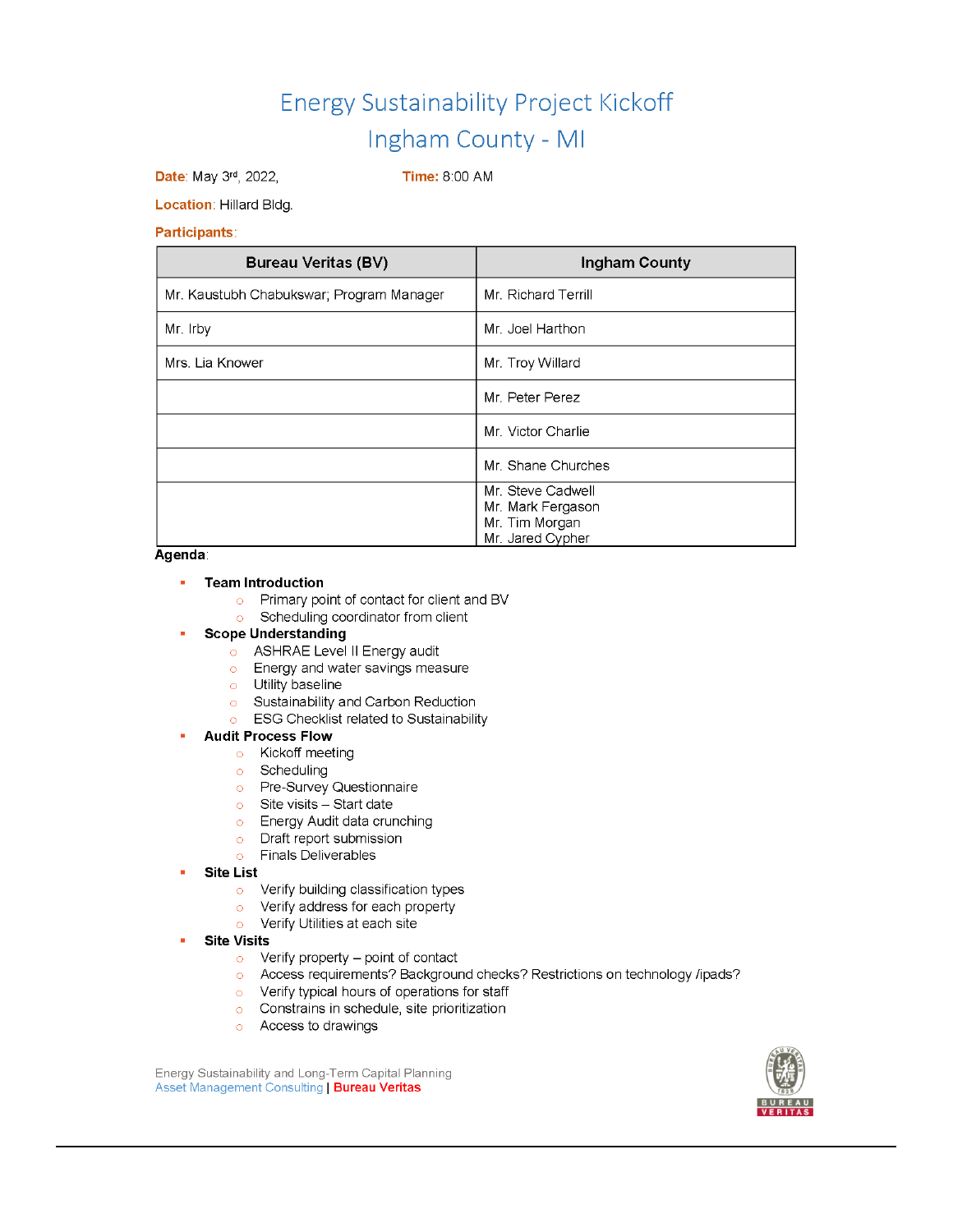#### **Utility Data**

- Availability of 24-36 months of utility bills  $\circ$
- List of Master metered and direct metered facilities  $\bullet$
- o Existing EPA Benchmarking Profile?

#### **Documents Requested**

- Capital improvements completed in last 5 years since the prior assessments
- o Prior PNA or Energy Audit reports, ADA surveys, Work Order Summary
- o Utility Bills for 100% of the common area utilizes and 10% of the tenants for the same identical 12-month duration
- Drawings for New Sites  $\circ$

#### Other Concerns that BV should be aware of

o Internal energy reduction goals, proposed upgrades, past improvements within 5 yrs

#### **Project Process Flow**

| <b>Phase</b>            | Days    | <b>Notes</b> |
|-------------------------|---------|--------------|
| Site Visit Duration     | TBD     |              |
| Draft Report            | Rolling |              |
| Draft to Final Comments |         | 60 Days max  |

#### **Additional Questions:**

- $\circ$  Primary use of database and how BV can help the Client in making the max use of the platform for capital planning
- $\circ$  Energy improvements at the property
- $\circ$  Utility Allowance calculations and data collection
- Preventive maintenance assistance?
- o Pressure vessel compliance?

#### Appendix:

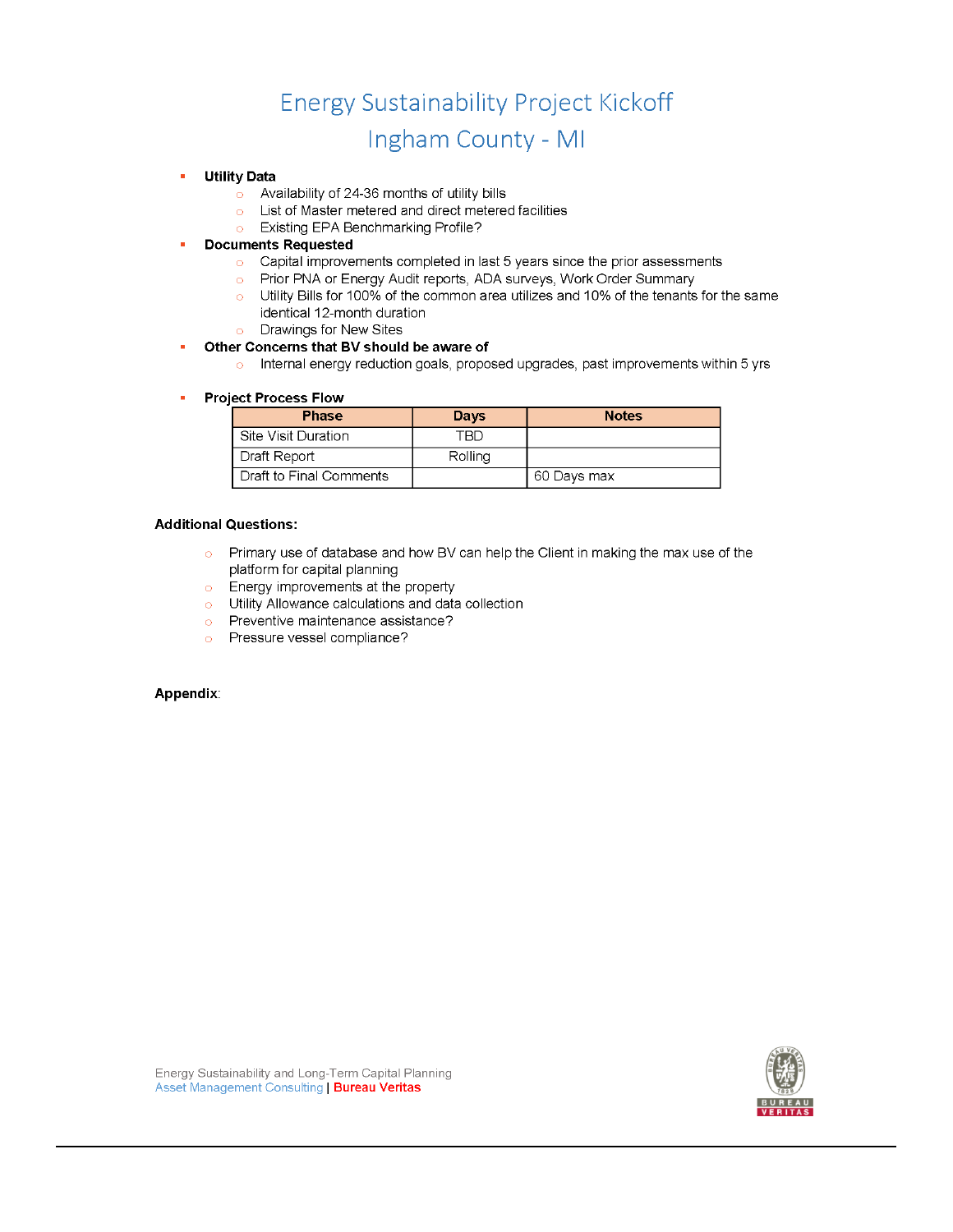| <b>Facility Name</b>                                         | <b>Address</b>           | City, State | Zip   | <b>SF</b> |
|--------------------------------------------------------------|--------------------------|-------------|-------|-----------|
| Mason Courthouse                                             | 341 S. Jefferson St.     | Mason, MI   | 48854 | 39,713    |
| <b>Hilliard Building</b>                                     | 121 E. Maple St,         | Mason, MI   | 48854 | 45,000    |
| Human Services Building                                      | 5303 S. Cedar St.,       | Lansing, MI | 48911 | 195,000   |
| Veterans Memorial Courthouse/Grady Porter<br><b>Building</b> | 303/313 W. Kalamazoo St. | Lansing, MI | 48933 | 209,140   |
| Ingham County Family Center                                  | 1601 W. Holmes Rd.       | Lansing, MI | 48910 | 47,773    |
| Youth Center                                                 | 700 E. Jolly St.         | Lansing, MI | 48910 | 16,500    |
| Forest Community Health Center                               | 2316 S.Cedar St.         | Lansing, MI | 48910 | 38,000    |
| <b>Animal Control Shelter</b>                                | 600 Buhl St.,            | Mason, MI   | 48854 | 21,400    |
| Drain Commissioner Office                                    | 707 Buhl St.,            | Mason, MI   | 48854 | 10,874    |
| Hawk Island Park Outdoor Lighting                            | 1601 E. Cavanaugh Rd.,   | Lansing, MI | 48910 |           |
| Lake Lansing Park South Maintenance Building                 | 1621 Pike St.,           | Haslett, MI | 48840 | 1,500     |
| Lake Lansing Park South Band Shell                           | 1621 Pike St.,           | Haslett, MI | 48840 | 2,784     |
| Burchfield Park Winter Sports Building                       | 881 Grovenburg Rd.,      | Holt, MI    | 48842 | 2,500     |

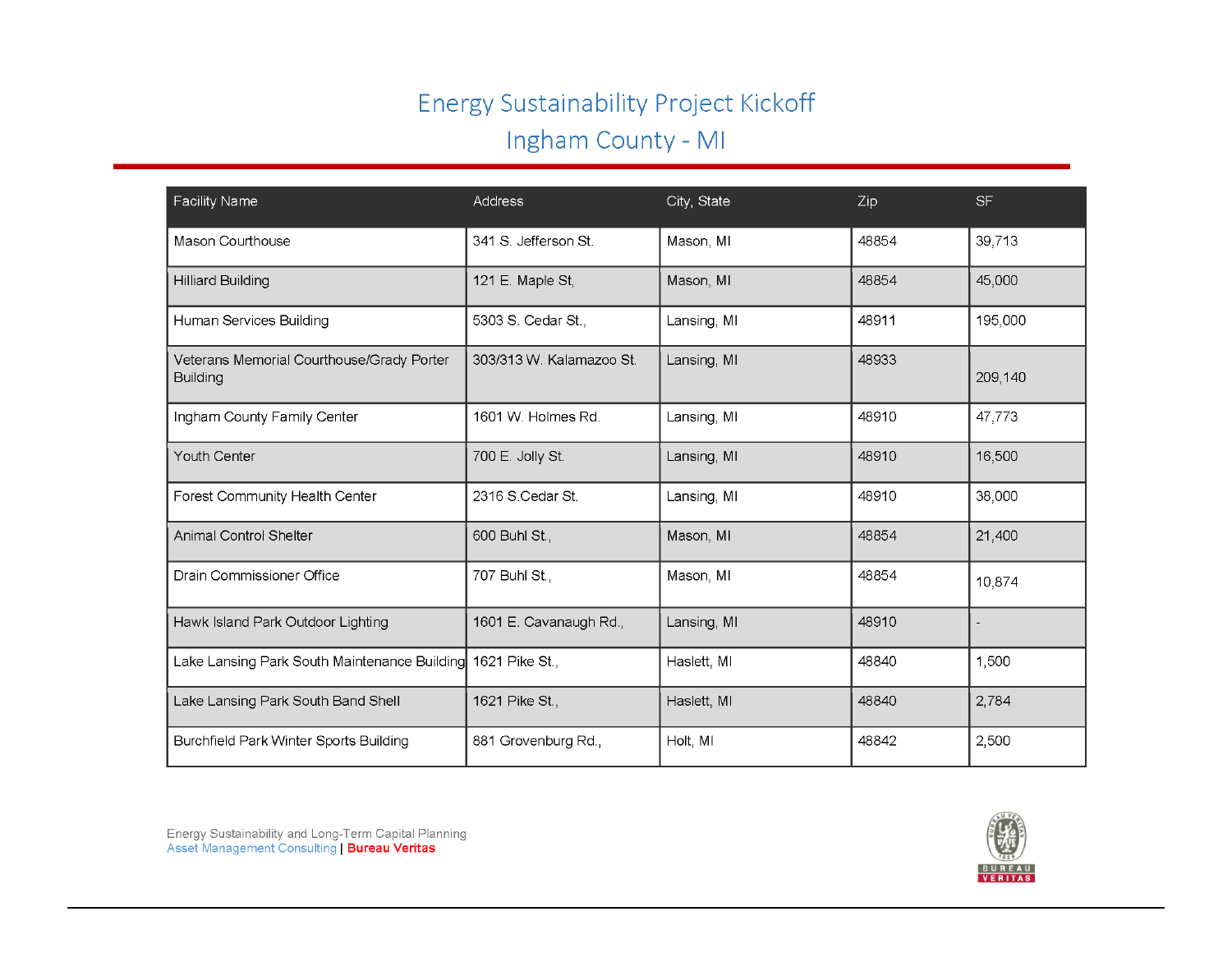| Burchfield Park Outdoor Lighting Needs | 881 Grovenburg Rd., | Holt, MI  | 48842 |        |
|----------------------------------------|---------------------|-----------|-------|--------|
|                                        |                     |           |       |        |
| Fairgrounds Main Arena                 | 700 E. Ash St.,     | Mason, MI | 48854 | 35,200 |

**Meeting Notes:**